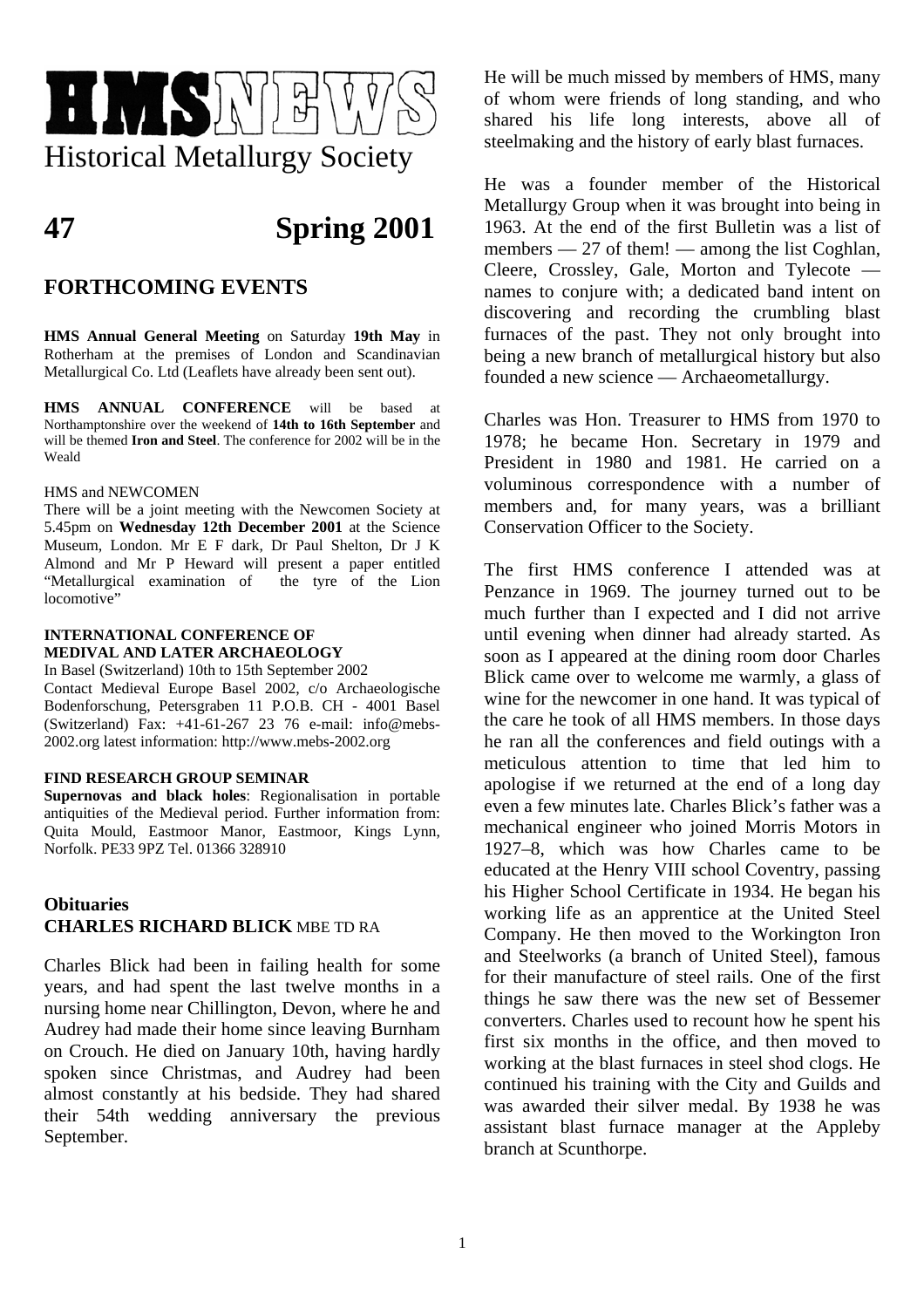He took an active part in the Territorials and for his services was awarded a T.D. With the coming of the war he went into the Royal Artillery reaching the rank of Major.

Returning to Workington in 1947 he became assistant to the general works manager and in 1953 was appointed assistant commercial manager. He was at the Sheffield divisional headquarters from 1966 onwards, where he was Public Relations Officer to what became the Midland Group of the British Steel Corporation, and was ultimately awarded the MBE for his services to the Steel industry.

He wrote "The Workington Iron and Steel Company". In 1991 he edited "Early Metallurgical Sites in Great Britain BC 2000 to AD 1500"; conceived by the Archaeological Committee of HMS it comprised descriptions of the field remains on fifteen sites. He was very interested in sailing and was the Race Officer of the Royal Burnham Yacht Club.

In 1992 Charles suffered a serious illness, and surgery left him in a coma for several months, he fought back with great perseverance; the nurses used to say he was indeed "a man of iron". He leaves his wife, Audrey, who always attended conferences with him, two daughters and four grandsons.

Amina Chatwin

# **Professor ALAN E.W.SMITH**

The recent death of Dr. A.E.W Smith, aged 96, closes the continuous connection of his family with the whole history of metallurgical science. His grandfather was Director of Laboratories At the Royal School of Mines, at the time when Dr Percy was appointed to the first Chair of Metallurgy there, then the first and most prestigious Dept. of Metallurgy in the world. His father E.A. Smith, was Deputy Master of the Sheffield Assay Office from 1898, having himself trained at the R.S.M. He wrote the definitive book on precious metal dental alloy which Alan continued to update until the 1950s. Alan and his brother both read metallurgy at Birmingham, where Alan took a Ph.D. He became a lecturer at the Military College of Science, where he spent the rest of his career, retiring as Professor of Metallurgy. Security regulations and a heavy teaching load meant that his published researches were few. He will be remembered by generations of army technical staff officers as a superlative and inspiring teacher.

I was posted to the Military College of Science in 1941, until I left the Army in 1946.1 counted Alan as one of my oldest friends, we kept in touch through- out his life. In these notes, I offer my sincere tribute to his memory.

It seems appropriate that a family of Smiths should have played an unrepeatable role in the con- version of an old craft into a new and important science.

O.P. Nicholson.

# **ARCHAEOMETALLURGY**

# **Roman knives and chisels**

**Anthony Swiss** has recently completed his Masters dissertation at the Dept. of Archaeological Sciences, University of Bradford on the metallographic analysis of Roman ferrous edged tools. The artefacts are from the site of Castle Street, Carlisle, UK, where excavations undertaken during the early 1980's revealed layers associated with the early Roman occupation of the city (1st and 2nd century AD). Importantly, the layers were waterlogged and the anaerobic conditions had allowed the survival of a wide range of archaeological materials, including iron, some of which had excellently preserved edges. A comprehensive search by the author had determined that ironwork from this period in Britain had received little attention in the literature, and therefore the Carlisle assemblage represented an invaluable opportunity to study the ironworking technology from the early period of Roman occupation.

Eight edged tools (four knives and four chisels) were chosen and subjected to radiographic and metallographic analysis. The analysis established that the majority (7) of the objects had been manufactured using low-medium carbon iron / steel, which had been cold-worked to enhance the hardness. The single exception was a large knife. This object was found to have a composite construction, with a quench-hardened steel edge welded onto a low-carbon back, thus giving it durability and the capacity to hold a sustainable edge.

The investigation has indicated that the Roman smith had the capability to produce both "simple" utilitarian tools made from low-carbon iron (which would have been good enough for most tasks), and when needed, could manufacture more "specialised" items for tasks such as butchery, where a quality tool would have been essential.

# **Roman workshops and armour**

Excavations being undertaken this winter by **Carlisle Archaeology Ltd, University of Bradford**, have focused on the central range of Carlisle Roman fort, which lies at the western end of Hadrian's Wall. On the south side of the fort's main east- west road, the *via principalis*, a *fabrica* (workshop) dating to the second century was found to contain considerable quantities of iron smithing debris, including much slag and hammerscale in situ. Broadly contemporary with this on the north side of the road was a building tentatively identified as an armourer's workshop.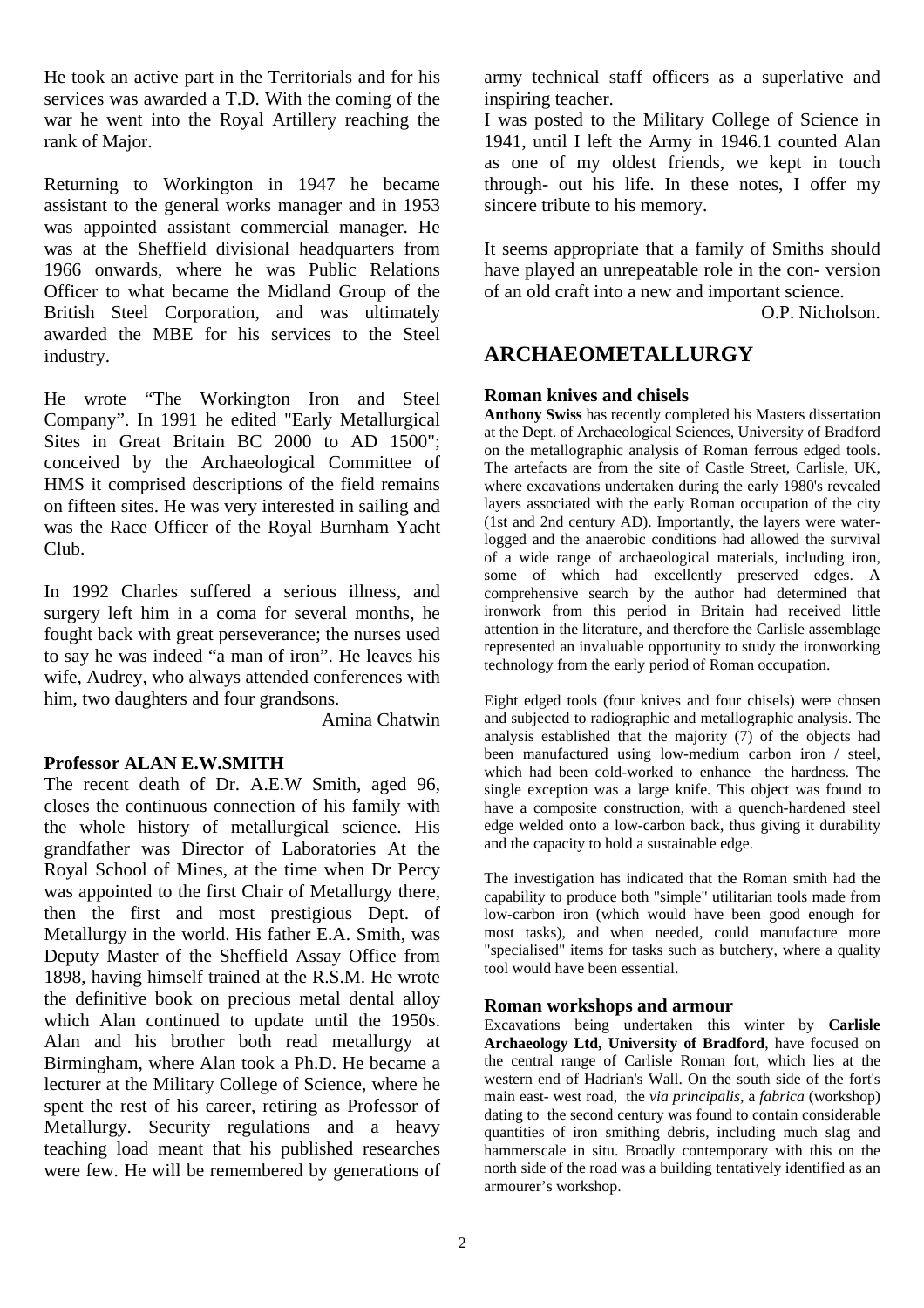Although only one comer of the building was exposed it produced a unique assemblage of Roman armour and other military equipment.

Waterlogged conditions had ensured extremely good preservation of the armour, which includes a scale neck guard and large articulated sections of lamellar limb defences with surviving leatherwork. Although the lifted sections were still shrouded in plastic sheeting to retain moisture, early examination of the material has been undertaken using Xradiography, carried out by **David Starley at the Royal Armouries, Leeds**. This showed the armour to be predominantly ferrous, though the appearance of some scales had been enhanced by a covering of copper-alloy foil. Copperalloy wire was also used to articulate the scales of the neckguard. Superfluous rivet holes are thought to show the extent to which some plates had been reused. It is hoped that, after conservation, further detailed examination of the armour, metal artefacts, off-cuts and other debris will throw light on the manufacture, supply and maintenance of Roman military equipment for the garrison.

#### **Bronze Age ore processing at the Great Orme**

**Emma Wager at Sheffield University** has sent details of work relating to the 1996 excavations at the copper ore processing site of Ffynnon Rufeinig on the Great Orme, **North Wales**, under- taken by a team from the University under the direction of **Barbara Ottaway**. Several bones which had been stained green by copper minerals; nodules of the copper carbonate ores malachite and azurite; charcoal flecks and a possible hammerstone spall were recovered from a sealed primary archaeological deposit. This comprised a mound of well-sorted dolomitic limestone silts, sands and gravels. The excavated deposit is located close to the water source at Ffynnon Rufeinig and less than a kilometre from the extensive, securely-dated Bronze Age workings on the Orme. It is interpreted as tailings produced during the processing, perhaps washing, of ore from this mine. Two of the excavated bones have recently provided a radiocarbon date of  $3360\pm70$  BP (Beta-148793), these give a calibrated calendrical date (1 sigma) of 1880 to 1680 cal BC for the primary deposit, although clear cuts into this deposit indicate later work also at the site.

The early second millennium BC date from Ffynnon Rufeinig is extremely significant, as it is the first time copper processing waste from a site other than a mine has been radiocarbon dated to the Bronze Age anywhere in the British Isles. As a result, it may help to validate Lewis's model of ore processing on the Great Orme during this period (Lewis 1997). There is currently a moratorium on research excavation on the Great Orme. As soon as this is lifted, further work must be undertaken at Ffynnon Rufeinig in order to determine more precisely the range and date of activities carried out there. This will be in addition to the recently completed geophysical and topographic surveys of the earthworks at this site.

#### **References**

Lewis, C.A. 1997 *Prehistoric Mining at the Great Orme. Criteria for the Identification of Early Mining*. Unpublished MPhil dissertation. University of Wales, Bangor.

#### **Effectiveness of the Treasure Act**

**Justine Bayley** has passed on news of the publication of the second annual report on the operation of the Treasure Act by the **Department of Culture, Media and Sport**. Under the Act, which applies to England, Wales and Northern Ireland, the number of finds reported in the 15 month period to December 1999 has increased to 223. This is nearly ten times the average number declared Treasure Trove each year under the previous legislation; ninety percent of these finds were made by metaldetector users. There is no doubt, therefore, that the Treasure Act has succeeded in its primary aim of ensuring more important archaeological discoveries are being offered to museums. The Report includes colour photos of many of the coins and other objects reported, some of which are intricate and beautiful examples of gold- and silver-smiths' work spanning the Bronze Age to post- medieval periods. Interestingly, several as-cast or lightly worked bar ingots are included. These reveal a difficulty in assigning a date to such objects, which is not always acknowledged by the recorder. It appears that neither shape, size nor composition are reliably correlated with date, though those weighing multiples of the common Viking unit, which is between 25 to 26g, are usually assumed to be of Viking date.

#### **Roman iron smelting and bloom smithing**

Part of a major Roman road-side settlement at Westhawk Farm, 2.5kms south of **Ashford** in **Kent**, was excavated by **Oxford Archaeological Unit** during 1998 /1999. The majority of the finds date to the period AD 70-250. An initial visit to the site was made by David Starley after top-soil stripping and cleaning. Features noted at this early stage included a post-hole delineated structure containing at least four furnaces, including two with possible tapping pits, at least one hearth, and a large area of hammerscale. A high-resolution fluxgate gradiometer survey of this area was then conducted by **Rob Vernon** of **Bradford University** and soil samples were taken.

Excavation subsequently recovered a large quantity (1.4 tonnes) of iron working debris of which more than 80% came from 17 contexts concentrated around two locations, most of it from ditch and pit fills. At the time of writing, a small but representative sample of the material recovered had been examined as part of an assessment by **Sarah Paynter of English Heritage's Centre for Archaeology**. A fairly common find was large lumps of roughly bowl-shaped slag. These were less consolidated than tap slag and, unlike smithing hearth bottoms, had pieces of char- coal embedded within them and rough uneven surfaces and bases. These were described as large hearth slags in the assessment and may derive from the consolidation of blooms i.e. primary smithing. The large quantities of hammerscale present near the furnace features are also likely to have been generated by primary, rather than secondary, smithing. The majority of con- texts contained tap slag, vitrified clay, fired clay, large hearth bottoms and ore. One small, consolidated lump of iron was found amongst the slag assemblage and a large iron billet was also recovered from the site.

The assessment indicated that the main iron-working activity on the site was iron smelting, focused around two areas, one on either side of the road, with tapping bloomery furnaces operating in both locations. Primary smithing of the bloom also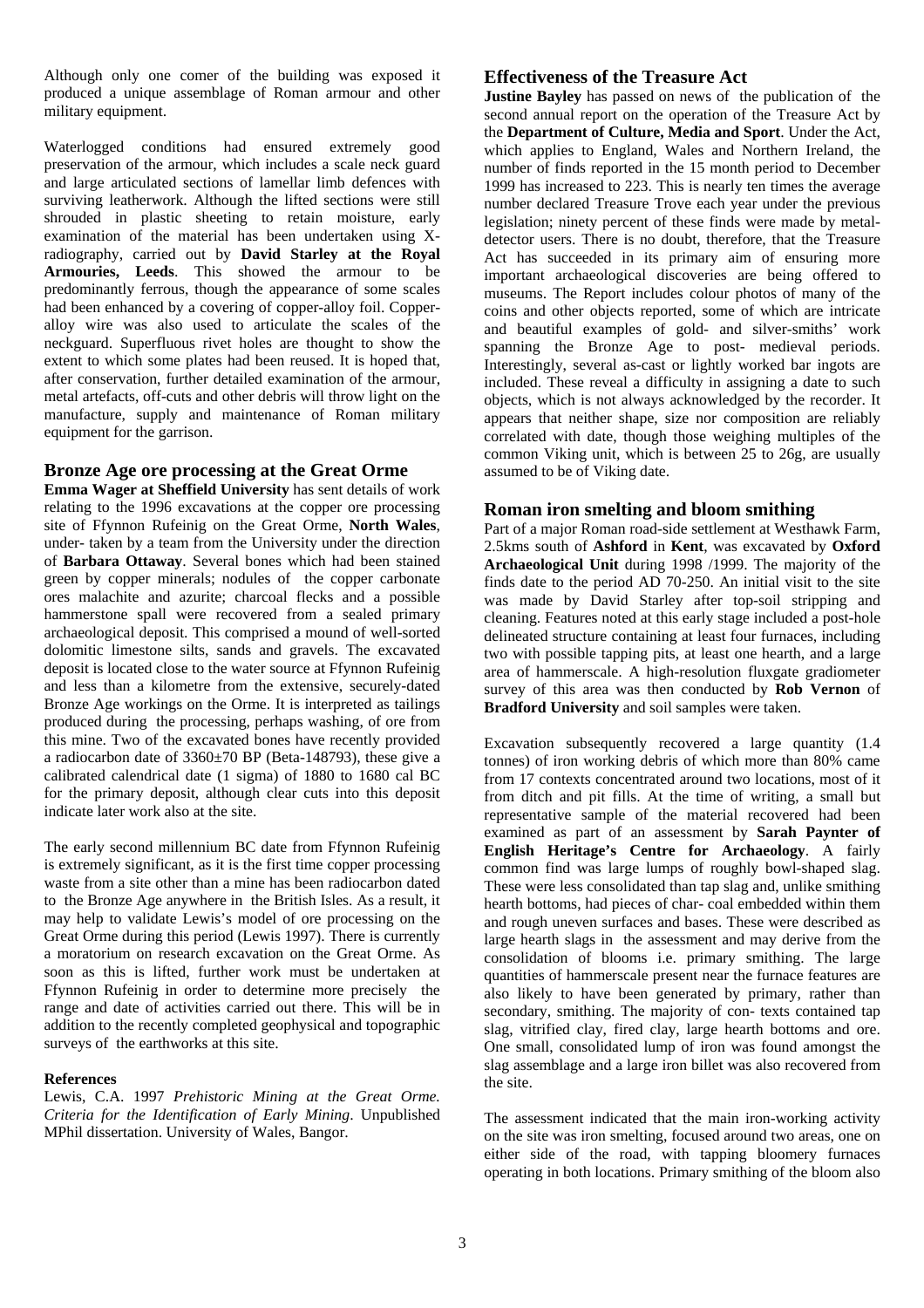took place. The site is situated on the edge of tile Wealden Roman iron-smelting area and can be interpreted as part of a regional framework. The quantity, and quality, of the material recovered at Westhawk, including the remains of furnaces and slag in situ, charcoal, ore, slag, bloom and billet samples, provides an excel- lent opportunity for further research into the iron-working technology of the Roman period.

#### **Technical studies of ancient Chinese bronzes**

The **Isabella Stewart Gardner Museum in Boston** is completing technical studies of two Han Dynasty (4th c. BC – AD 3rd c.) gilt, tin-bronze (estimated) bear shaped mat weights. The bears were discovered in 1900 near Sian-fu, in Shensi province. The bears are practically identical though one has a hole in the back. Both are hollow and retain some traces of green pigment and possible lacquer. One of the bear's right feet is marked with three characters. The bears sit on their haunches with their left hind leg tucked under them. The project is undertaken in order to determine and compare methods of manufacture. Any information, or comparable studies would be very much appreciated. Please contact: Molly McNamara, Conservation Department, Isabella Stewart Gardner Museum, 2 Palace Rd., Boston, MA 02115, USA; or mmcnamara@isgm.org

*One of the Han bears from a photograph owned by the Isabella Stewart Gardner Museum Boston* 



#### **New books**

**Donald Wagner's** new book: *The state and the iron industry in Han China*. Copenhagen: Nordic Institute of Asian Studies, 2001. 160pp. Is now available, price somewhere around £15 paperback, £30 hardbound. Of particular interest to HMS members is the book chapter on the technical aspects of iron production in the Han period (206 BC - AD 220) and a table with brief summaries of all the excavations of ironworks dated Han or before which have been published so far.

#### **Archiving of Samples**

One of the concerns being discussed by the HMS Archaeology Committee is the long-term survival and availability of metallographic samples. Even when investigated and published, these offer a rich resource for future researchers and experience has shown that such material is too frequently lost. Particularly vulnerable are the collections of private researchers, those of institutions whose involvement in archaeometallurgy is limited to the personal interests of individual employees and samples worked on as part of student projects. However, national organisations are not blameless of poor practice.

Some "owners" of an object will insist on the return of any samples taken from it. Where this is not the case a clear agreement should be made for archiving the samples. Arrangements should not only enable the samples to survive, an individual changing jobs or careers, retirement and (it comes to us all) death, but must be accompanied by adequate documentation on the origin of the samples. There is a precedent for national bodies, including the British Museum, agreeing to take care of collections of samples and the possibility of a "donor card" to reside with the samples has been suggested.

If anyone has any suggestions or comments they would like me (DS) to pass on to the committee I would be happy to do so.

**Any contributions to next issue by 1 June 2001 to: David Starley**, Royal Armouries, Armouries Drive, Leeds LS10 1LT. UK. Tel. (0113) 220 1919, Fax (0113) 220 1917, email david.starley@armouries.org.uk

## **CASTING FOR COGNOSCENTI**

A REPORT ON THE AMTEC WORKSHOP. By Francesca G. Bewer and Andrew G. Lacey

Would the likes of sixteenth-century goldsmith-sculptor Benvenuto Cellini be appalled at the thought of a five day course on bronze casting? The practical workshop on "Renaissance bronze casting and the technical investigation of bronze sculptures" held from September 12- 16, 2000 at Ancient Materials, Technology and Conservation CO-OP, Ltd. (AMTeC) in Chatham, Kent was not intended to produce master metalsmiths. Rather, Francesca Bewer, Ph.D. (technical art historian and Associate Curator for Research at the Straus Center for Conservation, Harvard University Art Museums) and Andrew Lacey, M.Sc. (founder, artist, archaeometallurgist and co-director of AMTeC) who co-taught the course, designed it primarily for people who study historical bronzes, such as Cellini's. Most of the seven participants had spent a lot of time handling bronzes in museum collections and had a theoretical grasp of the casdng process, and a couple of them were very knowledgeable of archival documentation regarding the production of sculpture. This made the discussions very lively. The group was made up of Jane Bassett (objects conservator at the J. Paul Getty Museum, Los Angeles), Lisha Glinsman (scientist at the National Gallery of Art, Washington, D.C), Gertrude Helms (independent art historian), Jennifer Montagu (independent art historian), Shelley Sturman (objects conservator at the National Gallery of Art, Washington, D.C), Rebecca Tidswell (objects conservator at the Ashmolean Museum, Oxford) and Robert Wenley (curator at the Wallace Collection, London). They formed a cohesive group which further bonded through the need to find ways to commute between Rochester and Chatham at the height of the fuel crisis.

The course focused primarily on the lost wax process, since technical studies have shown that this was the method predominantly used in the Renaissance. The workshop was designed to provide what is most often missing from art historical curricula: practical knowledge of materials and processes. Such knowledge is part of the necessary basis for a serious critical study of bronze sculpture, which is complicated by the range of possible relationships between an artist's original model and any number of bronzes cast after it. The art historian is also challenged to decipher the contributions of an unknown number of hands to the final outcome.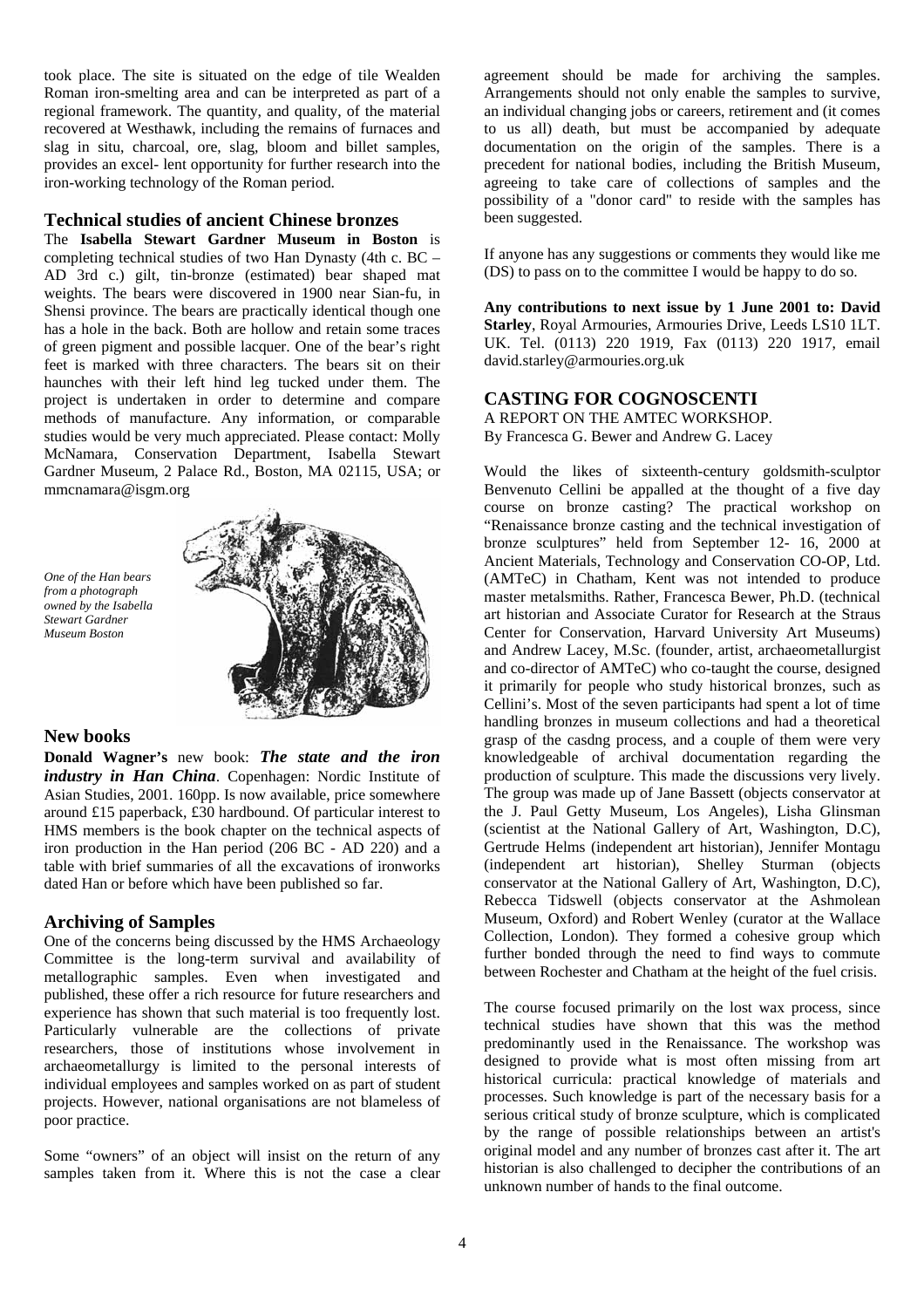

Each of the participants produced a lost wax replica after an original model of a small bust, which Andrew Lacey had modelled. They began with an indirect wax cast of the bust and of a matching arm, which they joined and customized with a variety of attributes and textures. They experimented with a variety of tools both in the wax and in the bronze; softer custom-made and hard proprietary waxes; and for the mold either used loam provided by the Whitechapel Bell Foundry, London or the traditional quicker-setting investment made of plaster and grog. We had to build up and dry the molds much more quickly than one would normally do in order to fit most of the process into the schedule, and Andrew juggled masterfully the heavy load of demonstrating, prepping and casting at an accelerated pace. This also included coverage of repairing and joining methods, as well as surface coloration processes in a few quick demonstrations. The students fettled and chased their casts with great alacrity as well but could not bring them to perfection, as this required more time (and experience) than we had.

We cast the busts in two groups, one with a higher-tin bronze (88% Cu, 12% Sn), the other with lower tin (94% Cu, 6% Sn). In order to be able to compare working properties and the colour of a variety of alloys, we added a small amount of lead to the crucible before casting the last of each batch. All of the bronze alloys were made up at the foundry. At the end of the course we took metal samples from each of the busts for future analysis. Andrew also cast a large mask that he had prepared by the direct process for demonstration purposes in an LG3 bronze. He has been analyzing various parts of this cast (including the network of sprues) in order to ascertain how the lead and tin were distributed, and how representative of the whole piece one sample site is. The participants were further able to compare the working properties of different alloys by practicing coldworking on a set of small reliefs that Andrew had cast in brass, bronze and silicon bronze.

Documentation was an important part of the experiments, intended to help us gauge what kinds of alterations may occur in the course of the process, and when. We asked the participants to take notes on what they did and observed in great detail in a datasheet/questionnaire, which was handed out to them as part of a packet at the beginning of the course. This also served to help them remain aware of details along the way. One of the questions that recurs in the examination of bronzes, and which we addressed in the course, is whether a feature/mark was made in the wax (possibly in the original model) or in the metal. Some of the participants made marks with the same tool side by side in the wax and in the metal and compared them under the microscope in AMTeC's lab.

The participants suggested adding diagrams of the front and back of the bust and a table to record measurements within and between the replicas, which helped with the documentation immensely (Figure 2). The original model had been inscribed with several crosses, which were reproduced in the replicas and facilitated exact comparison of measurements between the original model, the wax intermodels and the second generation bronze casts of the busts. Although some of these markers were obscured in the course of the process, the measurements that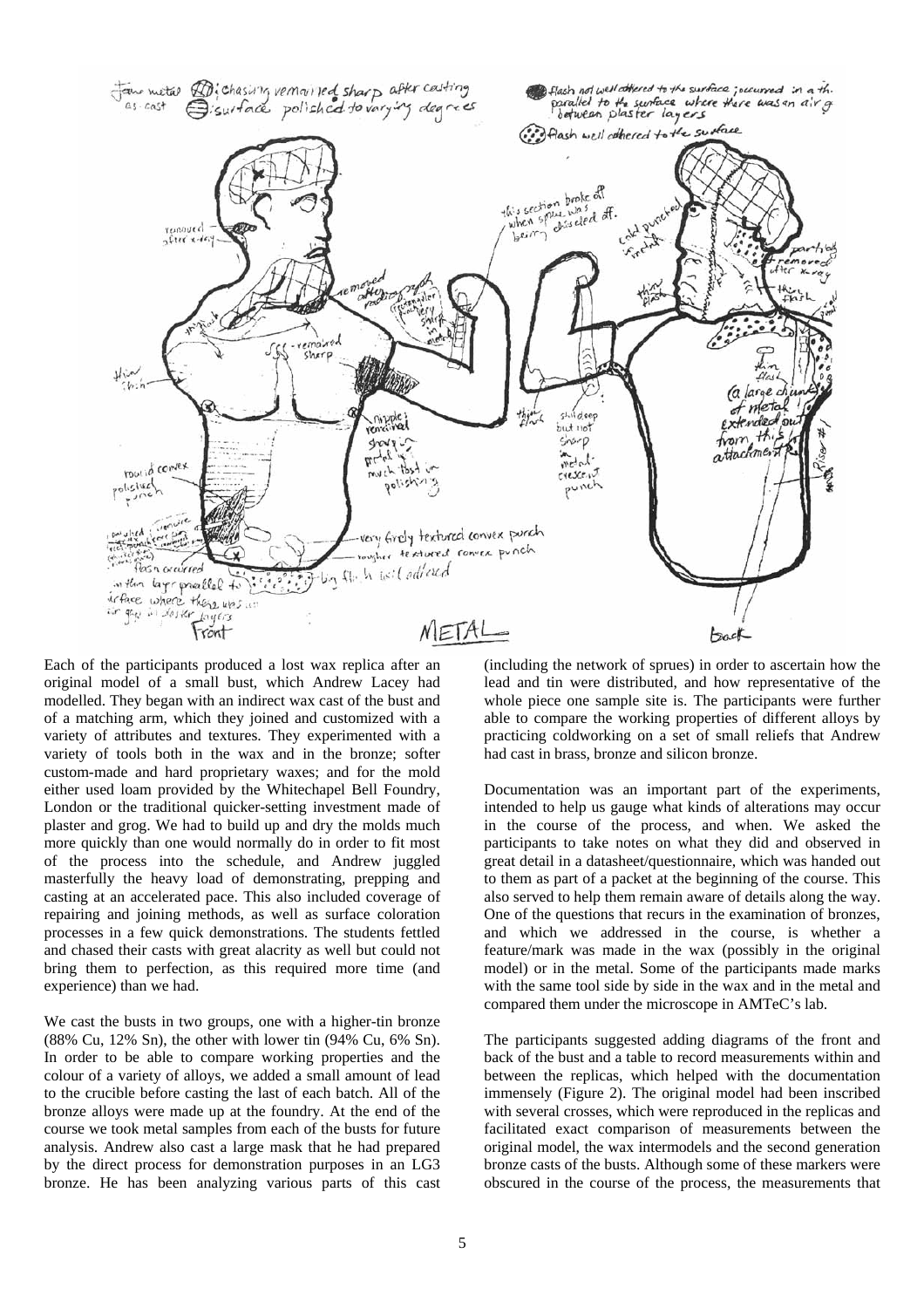were gathered showed consistently that there was a small amount of shrinkage in the length of the pieces between the wax and bronze stages. To our surprise though, they had all expanded very slightly during handling and introduction of the core on the first day.

The head and arm had been modelled in the round but the back of the torso was left open in order to make it easier to peer inside the cast bust and thus facilitate comparison of the internal features with their appearance in the radiographs. The busts were radiographed twice: in the wax, joined, sprued and with armatures/core supports and core in place; and after casting and removal of the mold and major flashes on the outer surface. Dana Goodbum-Brown (objects conservator and codirector of AMTeC) radiographed the waxes at the conservation facility at the Historic Dockyard in Chatham on the second day On the fourth, the group took the cast and partly fettled bronzes across the river to be radiographed at CET Medway, a local non-destructive industrial testing company. As is often the case, it took a while to get the settings right, and we spent several hours there waiting for the various exposures and batches of films to be processed. With hindsight, the participants would have preferred to use that time for a slide presentation or more chasing on the bronze reliefs. The period spent at CET was, however, useful on several fronts. It showed the participants the consider- able amount of interpretation which goes on at various stages of the radiographing process in order to obtain the desired (i.e., useful) results (even for an Xray technician experienced in radiographing works of art, which was not the case here). Furthermore, we had lively discussions as we tried to interpret the radiographic images as they emerged from processing. The experience was certainly humbling for us all, because, even though each participant had been very conscious of what they had done to the wax model, the radiographs revealed many unexpected features that had formed on the inside of the busts during the casting process. The discrepancies between what we expected to see and what the radiographs revealed greatly stretched our interpretative capacities.

Each of the participants was somewhat limited in the number of materials they could experiment with, but everyone learned about how the broader range of materials responded to handling through others' experience as well, via ongoing comments and discussions in the group. The participants took home casts that clearly showed the laborious way to a finished bronze and from the feedback we have received it seems that the experience gave them a good understanding of the materials and a much greater appreciation of the artist's and professional craftsperson's skills. Some of the students have been rallying more interest in the course and, best of all, have been helping us plot about what we would do for a follow-up workshop! This would include, for example, demonstrations from a specialist metal chaser and more time to finish the casts; experiments both with more traditional recipes, such as those for Cellini's investment layers and with ways to build up the core and wax of a "direct" lost wax cast; further controlled experimentation on the shrinkage rate of materials using several generations of casts. We would also have more practice in the technical examination of a bronze. Students would swap casts and have to try to reconstruct what was done to the work (using radiographs as well). Discussions comparing what was done (and documented by the maker) with what we think was done (according to our interpretation of the material evidence) are bound to raise questions about the way we look at works of art, about what we see and about the stories we tell about them. Cellini would, no doubt, appreciate such a contribution to the education of the viewer.

#### **THE TANK MUSEUM AT BOVINGTON, DORSET.**  *In HMSNews 46 there was a report on the 2000 Conference but the visit to the Tank Museum had to be held over.*

Much of Saturday was spent at the tank Museum. **Jim Rowbottom** described the development of the tank track. By the time anyone had thought of a tracked fighting vehicle a few tracked vehicles had been invented. They were often originally thought of as portable railways. They were mostly designed to tow loads in difficult conditions. The Army were using some of them to recover wheeled vehicles and to tow guns. The object was to spread the load to prevent the vehicle sinking in. The tracks were of two types. One was called single pin. In general the working link with double pin construction is simpler to make. At some point a sprocket is needed to drive the tank along the track. This can engage the pin or the track links. As the engine power and therefore the speed increased the track became the preferred location for the drive. One or two horns are need- ed on each link to keep the road wheels on the track, especially with the side thrust when turning. Early tracks were of riveted construction like the tractors. Some of the tractors had wooden feet on the tracks but these were not used on tanks. Ductile cast iron, various cast steel alloys, a selection of rubbers and other materials have been tried. Rubber tracks have advantages but are difficult though not impossible to repair. Most modem track is of the single pin design. It is basically a steel casting with steel pins to join it. Rubber bearings are used between the pin and the casting. Rubber pads are fitted to each track to minimise damage to road surfaces. Spare links and tools are carried on the tank and the tank crew are able to repair the track if it is damaged.

I cannot hope to condense the huge quantity of information in **David Fletcher's** presentation on the development of the tank. Nor can I include the many necessary pictures, or the astonishing video clip of tanks travelling at about 50mph over some rough ground. The first practical tank was the well known "landship" sponsored by the Admiralty. This was a rhomboidal vehicle with the track going around the hull. It was longer than you might have expected because it was intended to cross 8' wide trenches. The tank had no turret (even though it was developed by the Admiralty!) but had a sponson on each side where the guns were mounted. We then progressed rapidly through the many and varied designs in a very entertaining talk.

The afternoon was spent in the Museum display areas. It is difficult to conceive the huge numbers of different vehicles on display ranging from early tractors and the early tanks to the latest designs. There were machines from our allies and captured vehicles from enemy countries, the latest from the Gulf War. The simulated trenches were only short of the smell and the water underfoot. The static displays were enlivened by audio and video sequences and there was a tank simulator for the fairground ride enthusiast.

Peter Hutchison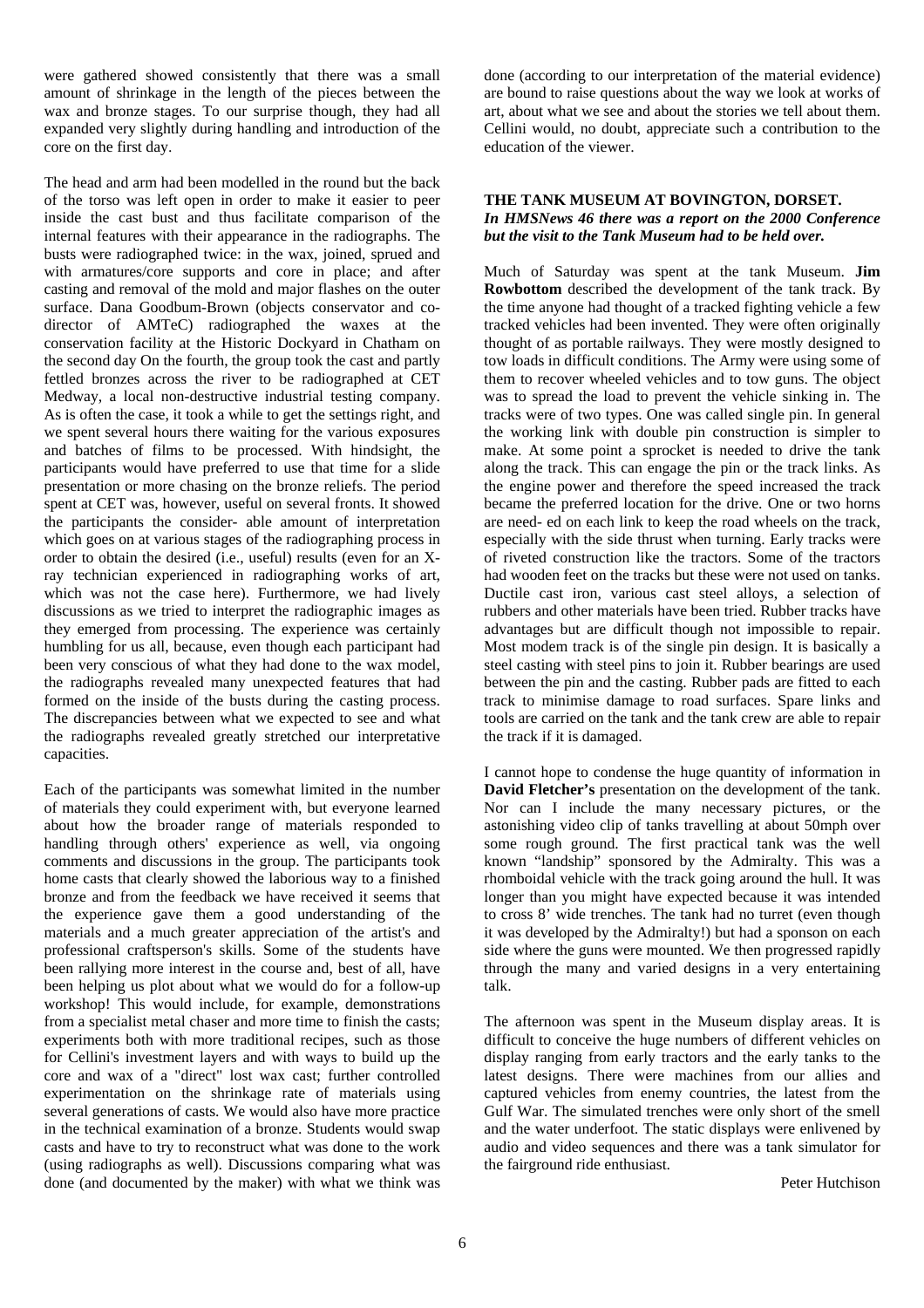## **A FORGOTTEN LITERARY GOLDMINE**

The study of ancient mining in this country received a great boost some 20 years ago, when several copper mines in Wales were attributed to the Bronze Age by C14 dating. Since then, there has been almost an industry producing books and papers from popular to academic, combined with a flurry of archaeological activity at many widely dispersed sites within these islands. But unfortunately it does not appear that the same exploratory zeal has been applied to the most fundamental of sources — the written word. It is a common failing to which I myself must plead guilty, even after half a century of keeping my eyes open and yet still somehow missing a vital source until by chance encountering it quite recently in the library of John Bennett. How such a fine work can have fallen so far into obscurity is a total mystery.

I refer to Andrew Del Mar's A History of Precious Metals, first published in 1880. Its absence from the bibliography of early mining is all the more remarkable since in its day and for long afterwards, the work was heralded as a classic in its broad approach and sheer scope, unlike the narrow treatment of many modem studies, its 500 pages covers with a depth of practical learning not only of mines and mining all over the ancient world, but equally important, the economic and political factors behind such activities — influences which very often were quite different to those assumed today. Del Mar was an American mining engineer of widespread experience. He exposes, in country after country, the rapacious greed of conquering nations for gold and silver, and the appalling effects of slavery and how such methods renders void any attempt to apply modem economic ideas to such activities.

Del Mar was well equipped for such a task, for he was also Director of the U.S. bureau of statistics and a Commissioner to the U.S. Monetary Commission, enabling him also to explain the important role of coinage in the demand for precious metals and copper. He gives details of the enormous quantities of gold obtained in the ancient world from alluvial and placer deposits, pointing out that hard-rock mining came relatively late on the scene. His evidence is backed up by production statistics and a very extensive bibliography, much of it from classical authors.

"A History of Precious Metals" was revised in 1902, and a reprint appeared in 1969 as one of a series of economic classic published in New York. It sometimes turns up in booksellers catalogues and I have been lucky enough to get one. I feel it is the most important and informative book in early mining history I have ever read.

David Bick, Pound House, Newent, Glos.

#### **Abstracts for Journal**

We would like to extend the range of abstracts published in Historical Metallurgy; in particular historical articles, technical metallurgy, and non-British history and archaeology of nonferrous metals are not as well covered as we would like. This can best be remedied by the concerted efforts of many HMS members. If you publish elsewhere something that is likely to be of interest to HMS members, please send abstract to Janet Lang, the abstracts editor, or if you come across something recent which ought to be in the abstracts, write an abstract yourself and send it in. It is easiest to email contributions to Janet at :j.r.s.lang@btintemet.com though you can also write to her at 100 Mildred Avenue, Watford WD1 3DX. Peter King is assisting Janet in the area of early modem history for iron and, to some extent, other metals. If you do not feel able to prepare an abstract yourself, please send the full reference by e-mail to Peter at: peterkingiron@yahoo.com and he will attempt to find the publication and produce an abstract

Justine Bayley

## **Stamped Markings on Euterpe / Star of India**

I responded to the request in the last Newsletter received from Olaf T. Engvig for information on stamped markings found on the barque Euterpe built at Ramsey, Isle of Man, in 1863, since renamed Star of India.

The mark CONSETT on the Euterpe's bulb iron and angle in the deck beams most probably came from a works of the Derwent and Consett Iron Co. Ltd, which was styled in that form until 4 April 1864 and then thereafter as the Consett Iron Company Ltd. The town of Consett is about 14 miles South West of Newcastle on Tyne. It was a large works at that time with 151 puddling furnaces with 10 associated hammers and mills at the CTC in 1871. The company became a bulk steelmaker using various processes finally closing in 1980.

The marks LW and WALKER are possibly marks of material manufactured at the Walker Works of Losh, Wilson, and Bell. The two marks may indicate different levels of quality. It is interesting that if this is correct why there is no 'B' in the mark which would reflect the Bell contribution to the company name. In 1871 there were 57 puddling furnaces with 4 mills and forges. The works had closed by 1912, and the site possibly taken over by the shipbuilding yard of Armstrong-Whitworth. Walker Works were situated on the north bank of the Tyne about 3 miles east of Newcastle, and are noted for being the site of a blast furnace which was built by Lowthian Bell specially for the smelting of iron ore from Cleveland...

The mark BRUNSWICK BEST possibly refers to the 'BEST' grade of wrought iron from the Brunswick Works of the Patent Shaft and Axle Company situated at Wednesbury, about 15 miles north of Birmingham in the Black Country District. In 1871 there were 54 puddling furnaces there. It was described in 1873 as "one of the most prosperous and paying concerns in England, and we believe will continue so". Patent Shaft works at Wednesbury were one of the last works in the country to make steel by the Open Hearth steelmaking process and closed down about 1980. The name Brunswick has survived in the area, there being a public park of that name close to Wednesbury town centre.

The iron would have been transported to the ship-building site at Ramsey, from Consett and Wednesbury by rail and then by sea, 40 foot lengths would not have been a problem on railways. For example Consett had a good trade sending plates to the Clydeside shipyards, about 120 miles to the north. As Walker Works was on the bank of the Tyne it could ship products direct by sea.